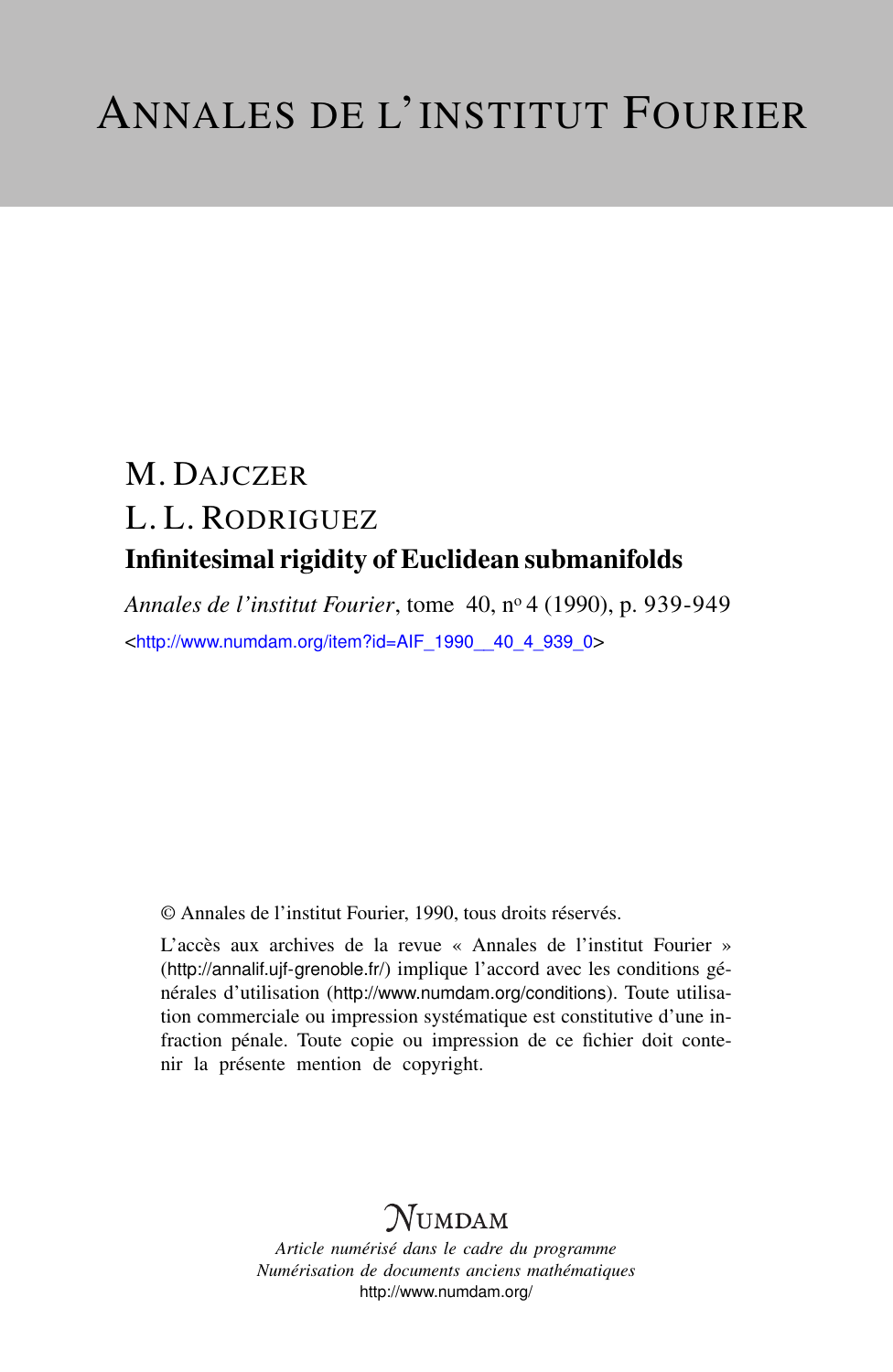Ann. Inst. Fourier, Grenoble **40,** 4 (1990), 939-949.

# **INFINITESIMAL RIGIDITY OF EUCLIDEAN SUBMANIFOLDS**

## **by M. DAJCZER and L. RODRIGUEZ**

An isometric immersion  $f : M^n \to \mathbb{R}^N$  of a connected *n*-dimensional Riemannian manifold into the N-dimensional Euclidean space is called *rigid* if any other isometric immersion  $g : M^n \to \mathbb{R}^N$  differs from f by a rigid motion of  $\mathbb{R}^{N}$ . A less general rigidity theory deals with the notion of isometric variations. An *isometric variation* is a smooth map  $F: I \times M \rightarrow \mathbb{R}^N$ ,  $I = [0,1]$ , such that  $F(0,x) = f(x)$  and for each  $t \in I$ ,  $F_t(x) = F(t, x)$  is an isometric immersion. The simplest example of an isometric variation is given by a smooth family of rigid motions of  $\mathbb{R}^{N}$ , i.e.,  $F(t,x) = C(t)f(x) + v(t)$  where  $C(t)$  is an orthogonal transformation of  $\mathbb{R}^N$  and  $v(t)$  is a vector. Such an isometric variation is called *trivial.* If there exists a non-trivial isometric variation we .say that / is *deformable.*

It is easy to see ([GR], p. 53) that the variation vector field  $Z = \frac{\partial F}{\partial t} \bigg|_{t=0}$  of *F* verifies

(1)  $\langle \tilde{\nabla}_{\mathbf{x}} Z, X \rangle = 0$ 

for all  $X \in TM$ , where  $\tilde{\nabla}$  denotes the standard connection in  $\mathbb{R}^{N}$ . If *F* is trivial as above, then  $Z = C'(0)f + v'(0)$  where  $C'(0)$  is skewsymmetric. Conversely, given  $Z = Cf + v$ , where *C* is a skew-symmetric matrix and v is a constant vector, we have that  $F(t,x) = e^{tC}f(x) + tv$ is an isometric variation through rigid motions, i.e., a trivial variation.

*Key-words :* Euclidean submanifolds - Infinitesimal variations - Infinitesimal rigidity. *A.M.S. Classification :* 53B25 - 53C40.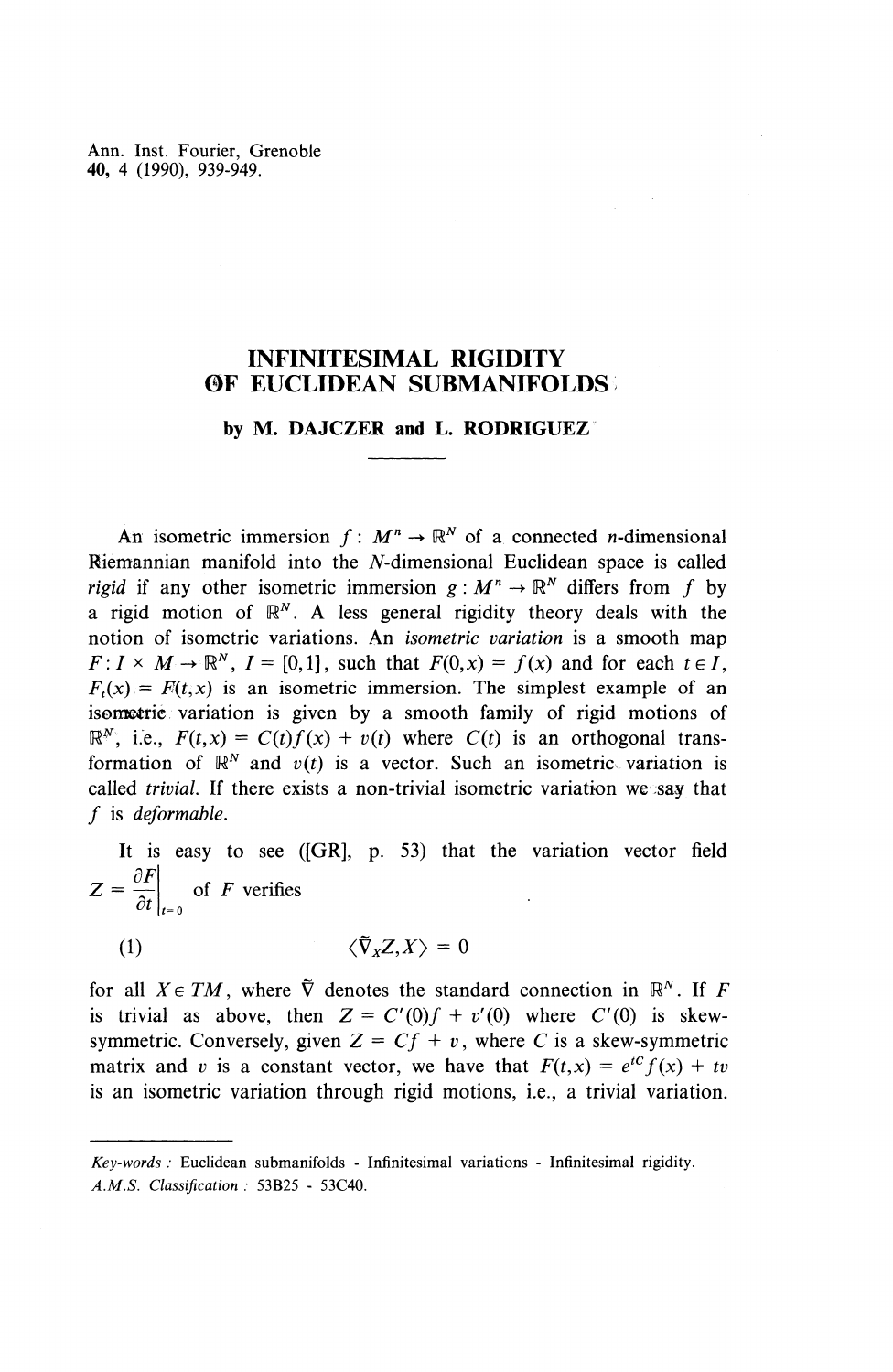In this paper we deal with a third rigidity notion which is a linearized version of the second rigidity notion. We say that a smooth interfaced version of the second rigidity notion. We say that a smooth vector fields  $Z$  defined along  $f$  with values in  $\mathbb{R}^N$  is an *infinitesimal isometric variation* if it verifies (1). An alternative definition of Z is as the variation vector field of a variation which is isometric only to first order (see [GR], p. 50). Observe that for any infinitesimal isometric variation Z, the variation  $G(t,x) = f(x) + tZ(x)$  is isometric to first order to f with  $\frac{\partial G}{\partial t} = Z$ . We say that Z is *trivial* if it can be written as  $Z = Bf + v$  where *B* is a skew-symmetric linear transformation in  $\mathbb{R}^N$  and *v* is a vector. If an immersion only admits trivial infinitesimal isometric variations we say that it is *infinitesimally rigid ;* otherwise we say it is *flexible.* The following provide generally non-trivial examples of infinitesimal isometric variations.

*Example.* – For any normal vector  $\psi$  let  $A_{\psi}$  denote the second fundamental form in the direction of  $\psi$ . Suppose an immersion has a normal vector field  $\eta$  such that at each point  $A_n = 0$ . Since  $\tilde{\nabla}_x \eta = -A_n X + \nabla_x^{\perp} \eta = \nabla_x^{\perp} \eta$ , where  $\nabla^{\perp}$  denotes the connection of the normal bundle, we have that  $Z = \eta$  satisfies condition (1). In fact, more generally, we can take  $Z = Y + \eta$ , where *Y* is any Killing vector field on M.

*Example. —* Let *Y* be a conformal Killing vector field on a manifold  $M^n$ , i.e.,  $\langle \nabla_X Y, X \rangle = c(x) \langle X, X \rangle$ , for every  $x \in M$ , and  $f : M^n \to \mathbb{R}^{n+p}$ an isometric immersion. Suppose that  $\xi(x)$  is a normal umbilical direction which is never totally geodesic, i.e.,  $A_k X = \lambda(x)X$  where  $\lambda$  never vanishes.

Then, if we take  $Z = Y + \frac{c(x)}{\lambda(x)} \xi$ , we have that

$$
\langle \tilde{\nabla}_{X} Z, X \rangle = \langle \tilde{\nabla}_{X} Y, Z \rangle + \langle \tilde{\nabla}_{X} \frac{c(x)}{\lambda(x)} \xi, X \rangle
$$
  
=  $\langle \nabla_{X} Y, X \rangle - \frac{c(x)}{\lambda(x)} \langle A_{\xi} X, X \rangle = 0,$ 

and Z is an infinitesimal isometric variation. Observe that if *M* admits an isometric immersion into  $S^{n+p-1}$ , then the composition with the inclusion into  $\mathbb{R}^{n+p}$  has always a normal umbilical vector field.

The basic question we consider here is whether the notion of infinitesimal rigidity differs from the notion of isometric rigidity. Some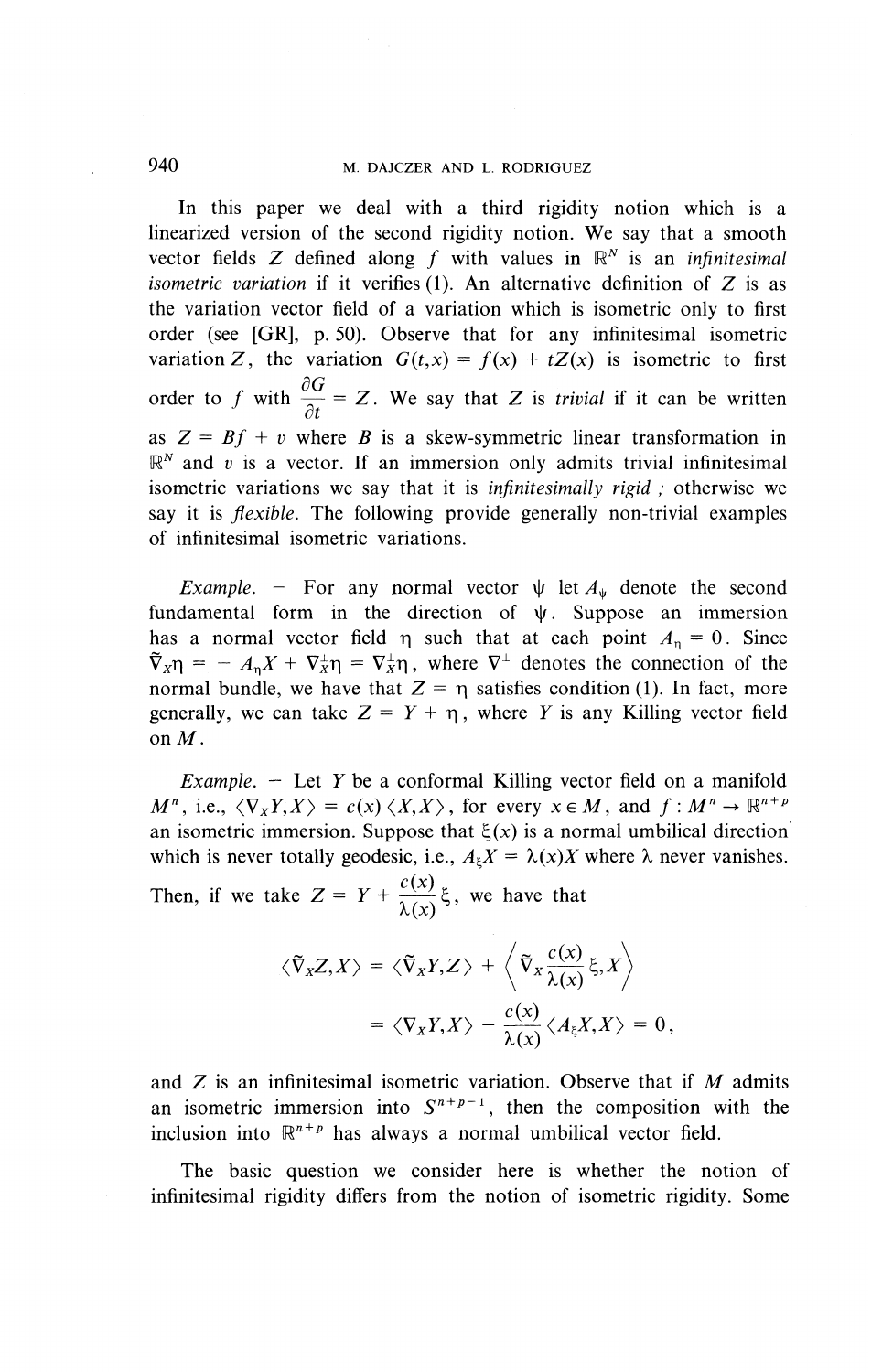#### INFINITESIMAL RIGIDITY 941

of our results point in the direction that local or global conditions that imply rigidity also imply infinitesimal rigidity. These types of results will be treated in Section 1. Another question of rigidity concerns the existence of infinitesimal isometric variations which satisfy further conditions. **One** interesting case is the situation of having infinitesimally the same Gauss map. In [DG] it is shown that the only possible examples of isometric variations having the same Gauss map are the minimal immersions of Kaehler manifolds. **We** show, in Section 2, that the only flexible examples are also of this type. **We** conclude the section classifying pairs of immersions (not necessarily isometric) which have the same Gauss map and make a right angle (see [DR2]).

Finally, in Section 3, we use the theory of infinitesimal isometric variations to obtain a two-parameter family of immersions which are not rigid.

#### **1. Infinitesimal rigidity.**

The following is our basic result.

THEOREM 1. - *Let Z be an infinitesimal isometric variation of an* **i** THEOREM 1. - Let Z be an infinitesimal isometric variation of an isometric immersion  $f : M^n \to \mathbb{R}^N$  of a connected manifold  $M^n$ . Consider *the maps*  $G_t$ :  $M^n \to \mathbb{R}^N$ ,  $t \in \mathbb{R}$ , *defined as*  $\begin{array}{l} \text{Fion } f: M^n \to \mathbb{R}^N \text{ of a c}^n \to \mathbb{R}^N \quad t \in \mathbb{R} \quad \text{defined} \quad d \end{array}$ 

$$
(2) \tGt(x) = f(x) + tZ(x).
$$

- a) For all  $t \in \mathbb{R}$ ,  $G_t$  is an immersion and  $G_t$  and  $G_{-t}$  induce the same *metric.*
- b) If f is substantial and, for some time  $t_0 \neq 0$ ,  $G_{t_0}$  and  $G_{-t_0}$ are *congruent in*  $\mathbb{R}^N$  *then Z is trivial.*

*Proof. -* Observe that for any tangent vector *X,*

$$
||G_{t*}X||^{2} = ||X||^{2} + t^{2}||\widetilde{\nabla}_{X}Z||^{2},
$$

since by hypothesis  $\langle X, \overline{V}_X Z \rangle = 0$ . This proves a).

If  $G_{t_0}$  and  $G_{-t_0}$  are congruent for some  $t_0 \neq 0$ , then there exists fixed orthogonal transformation *T* of  $\mathbb{R}^N$  and a constant vector  $w \in \mathbb{R}$  $f + t_0 Z = T(f - t_0 Z) + \frac{1}{2}$ 

$$
f + t_0 Z = T(f - t_0 Z) + w.
$$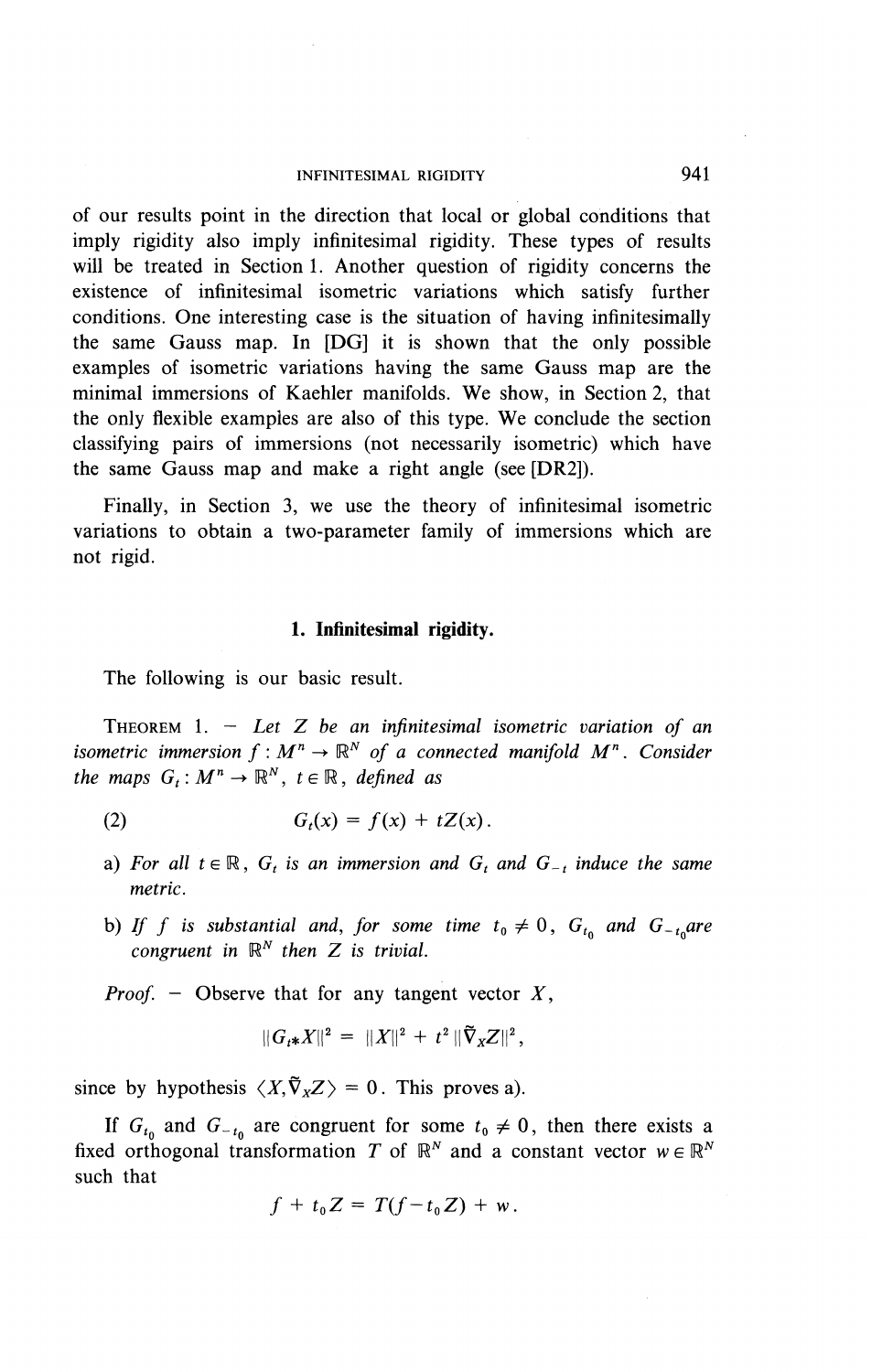Differentiating with respect to a tangent vector  $X$ , we obtain

$$
X + t_0 \widetilde{\nabla}_X Z = T(X - t_0 \widetilde{\nabla}_X Z),
$$

or

(3) 
$$
t_0(T+I)\tilde{\nabla}_X Z = (T-I)X.
$$

If  $T + I$  is invertible, then

(4) 
$$
\tilde{\nabla}_X Z = B X,
$$

where  $t_0 B = (T+I)^{-1}(T-I)$ , and B is skew-symmetric by (4). Since  $BX = \tilde{\nabla}_X(Bf)$ , it follows that  $\tilde{\nabla}_X(Z-Bf)=0$ , showing that Z is trivial.

It remains to show that  $T + I$  is invertible. Suppose that on the contrary there exists a vector  $\eta \in \mathbb{R}^N$  such that  $T_n = - \eta$ . For any arbitrary tangent vector  $X$ , we have using (3),

$$
2\langle X,\eta\rangle = \langle TX,T\eta\rangle + \langle X,\eta\rangle = -\langle TX,\eta\rangle + \langle X,\eta\rangle
$$
  
=\langle (T-I)X,\eta\rangle = -t\_0(\langle T\tilde{\nabla}\_XZ,\eta\rangle + \langle \tilde{\nabla}\_XZ,\eta\rangle)  
= -t\_0(\langle \tilde{\nabla}\_XZ,T^{-1}\eta\rangle + \langle \tilde{\nabla}\_XZ,\eta\rangle) = 0.

Since  $X$  is arbitrary and  $\eta$  is constant we have that the immersion is not substantial, which is a contradiction. This concludes the proof of b).  $\Box$ 

Recall that Allendoerfer [A] proved that any isometric immersion into  $\mathbb{R}^N$  with type number  $\tau \geq 3$  is rigid. Here we obtain the following infinitesimal version of this result.

THEOREM 2. – Let  $f : M^n \to \mathbb{R}^N$  be an isometric immersion with type *number*  $\tau(x) \geq 3$  *for all*  $x \in M$ . *Then f is infinitesimally rigid.* 

*Proof.* – We first show that any infinitesimal isometric variation is locally trivial. By theorem 1a), the immersions  $G_t$  and  $G_{-t}$  are isometric and their type number is still greater than or equal to 3 for small *t* when restricted to a small open set; consequently, they are locally congruent and, by Theorem 1b), the variation field  $Z$  is locally trivial, because  $\tau(x) \geq 3$  implies that the immersion is substantial.

As we saw in the proof of part b) of Theorem 1, if  $Z$  is trivial in two open sets  $U_1$  and  $U_2$  we have by (2) that  $\tilde{\nabla}_X Z = B_1 X$  in  $U_1$  and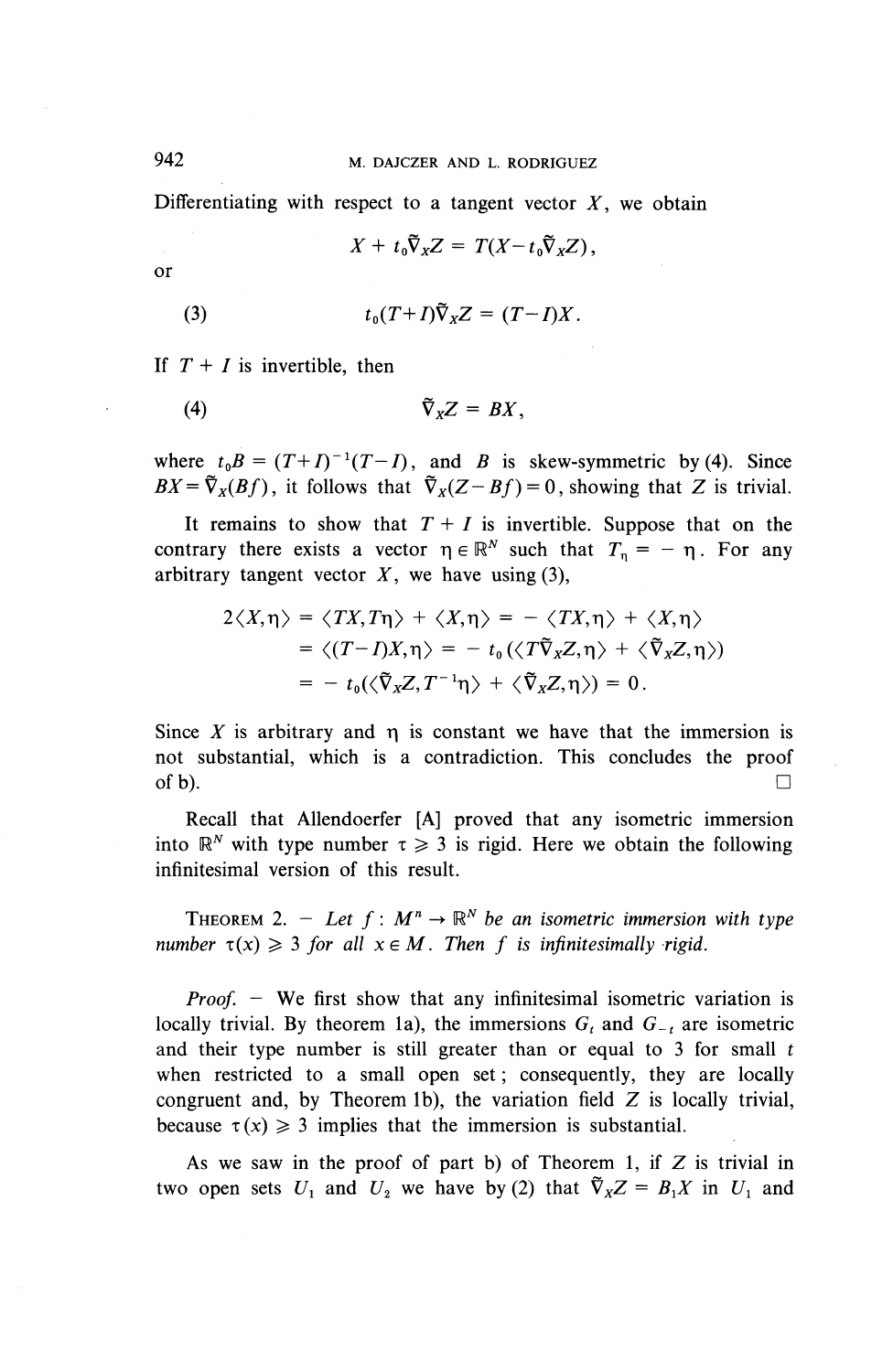$\tilde{\nabla}_X Z = B_2 X$  in  $U_2$ , where  $B_1$  and  $B_2$  are skew-symmetric matrices. If the open sets intersect then  $(B_1 - B_2)|_{T, M} = 0$ , for all  $x \in U_1 \cap U_2$ . Since f is substantial on  $U_1 \cap U_2$  the affine tangent spaces  $T_v M$ ,  $y \in U_1 \cap U_2$ generate all of  $\mathbb{R}^N$  showing that  $B_1 = B_2$ . We conclude that the variation is globally trivial.  $\Box$ 

*Remarks.* – 1) The assumption  $\tau \geq 3$  can be replaced by other algebraic assumptions which imply rigidity (see [CD]).

2) Goldstein and Ryan [GR] showed that the inclusion  $S^n \subset \mathbb{R}^{n+1}$ is infinitesimally rigid.

3) Any infinitesimally rigid immersion is equivariant.

By a theorem of Sacksteder [Sa], if  $f$ ,  $g : M^n \to \mathbb{R}^{n+1}$ ,  $n \ge 3$ , are two isometric immersions of a compact manifold as Euclidean hypersurfaces then  $f$  and  $g$  are congruent on each connected component of the set of non-totally geodesic points of  $f$ , or on any open connected totally geodesic set of  $f$ . The following is an infinitesimal version of Sacksteder's theorem. Observe that the condition on the totally geodesic sets is different from Sacksteder's; we can allow totally geodesic sets that separate as long as they have empty interior. This last condition is necessary as Example 1 shows.

THEOREM 3.  $-$  *Let*  $f : M^n \to \mathbb{R}^{n+1}$ ,  $n \ge 3$ , *be an isometric immersion*<br>*of a compact manifold such that there are no open sets where f is totally geodesic. Then f is infinitesimally rigid. geodesic. Then f is infinitesimally rigid.* 

*Proof.* – Suppose that Z is an infinitesimal isometric variation. As above consider the immersions  $G_t$  and  $G_{-t}$ . We first claim that there is no open set *U* where any one of them is totally geodesic. Otherwise, by Sacksteder's theorem, so would be the other, and consequently  $f$ , since  $f = 1/2(G_t + G_{-t})$ . Fixing a time  $t \neq 0$ , let *D* denote the set of totally geodesic points of  $G_t$  and let  $\{U_i\}$  denote the family of open connected subsets of the dense subset *M\D.* By Sacksteder's theorem we have that restricted to each  $U_i$ ,  $G_t$  and  $G_{-t}$  are congruent. Consequently, by Theorem 1, we have that there exists a skew-symmetric linear transformation  $B_i: \mathbb{R}^{n+1} \to \mathbb{R}^{n+1}$  such that Z restricted to  $U_i$  is given by

$$
Z = B_i f + v_i,
$$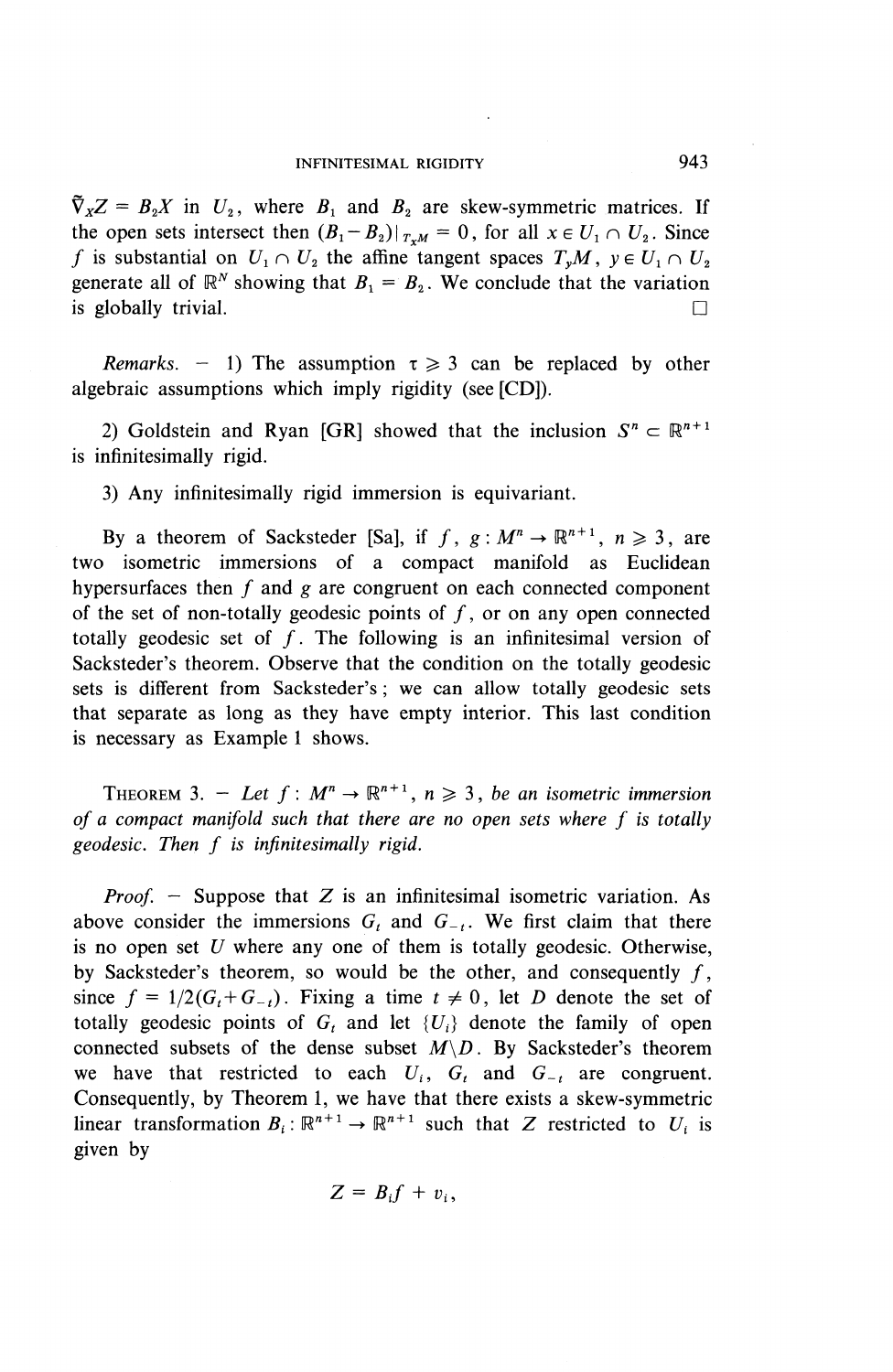where  $v_i$  is a vector in  $\mathbb{R}^{n+1}$ . For each  $x \in M$ , we can define a unique linear map  $C_x$  in  $\mathbb{R}^{n+1}$  with the following properties:

- 1) if *X* and *Y* are in  $T_xM$  let  $\langle C_xX, Y \rangle = \langle \tilde{\nabla}_Y Z, Y \rangle$ .
- 2) if  $\eta$  is a normal vector to the immersion f then  $\langle C_xX,\eta \rangle =$  $\langle \tilde{\nabla}_{\mathbf{x}}Z,\mathbf{n}\rangle$ ,
- 3)  $C<sub>x</sub>$  is skew-symmetric.

Observe now that on each  $U_i$ ,  $\tilde{\nabla}_x Z = B_i X$ . Consequently, we have that at any point  $x \in U_i$ ,  $C_x$  and  $B_i$  are skew-symmetric matrices which coincide on  $f^T_{\mu}M$ . Now two skew-symmetric matrices that coincide in a hyperplane must be equal. Because  $Z$  is differentiable, we have that the map  $x \mapsto C_x$  is also differentiable. However, since this map is locally constant in the open dense set  $M\backslash B$ , it must be globally constant, i.e., all the matrices  $B_i$  are equal to a fixed matrix B. Finally,  $Z = Bf + v_i$ on each  $U_i$ . Therefore,  $v = Z - Bf$  is locally constant in  $M\setminus B$ , thus constant in  $M$ .

### **2. Infinitesimal parallel variations.**

**We** say that Z is an *infinitesimal parallel isometric variation* if it satisfies (1) and

$$
\langle \tilde{\nabla}_x Z, \eta \rangle = 0,
$$

for all  $X \in TM$  and all  $\eta \in TM^{\perp}$ . See Yano [Y] for comments on this notion.

The following theorem classifies completely all immersions which admit infinitesimal parallel isometric variations (even trivial ones).

THEOREM 4. — Let  $f : M^n \to \mathbb{R}^N$ ,  $n \geq 3$ , be a locally irreducible *substantial isometric immersion of a connected manifold. Iff admits an infinitesimal parallel isometric variation Z \vhich is not constant, then M is Kaehler, and either*

i) f is holomorphic and  $Z = cJf$  for some complex structure J of  $\mathbb{R}^N$ *and constant c ; here Z is trivial;*

*or*

ii) f is minimal and  $Z = c\tilde{f} + v$ , where  $\tilde{f}$  is the conjugate member of *the associated family of minimal immersions of f, c is a constant and v is a constant vector.*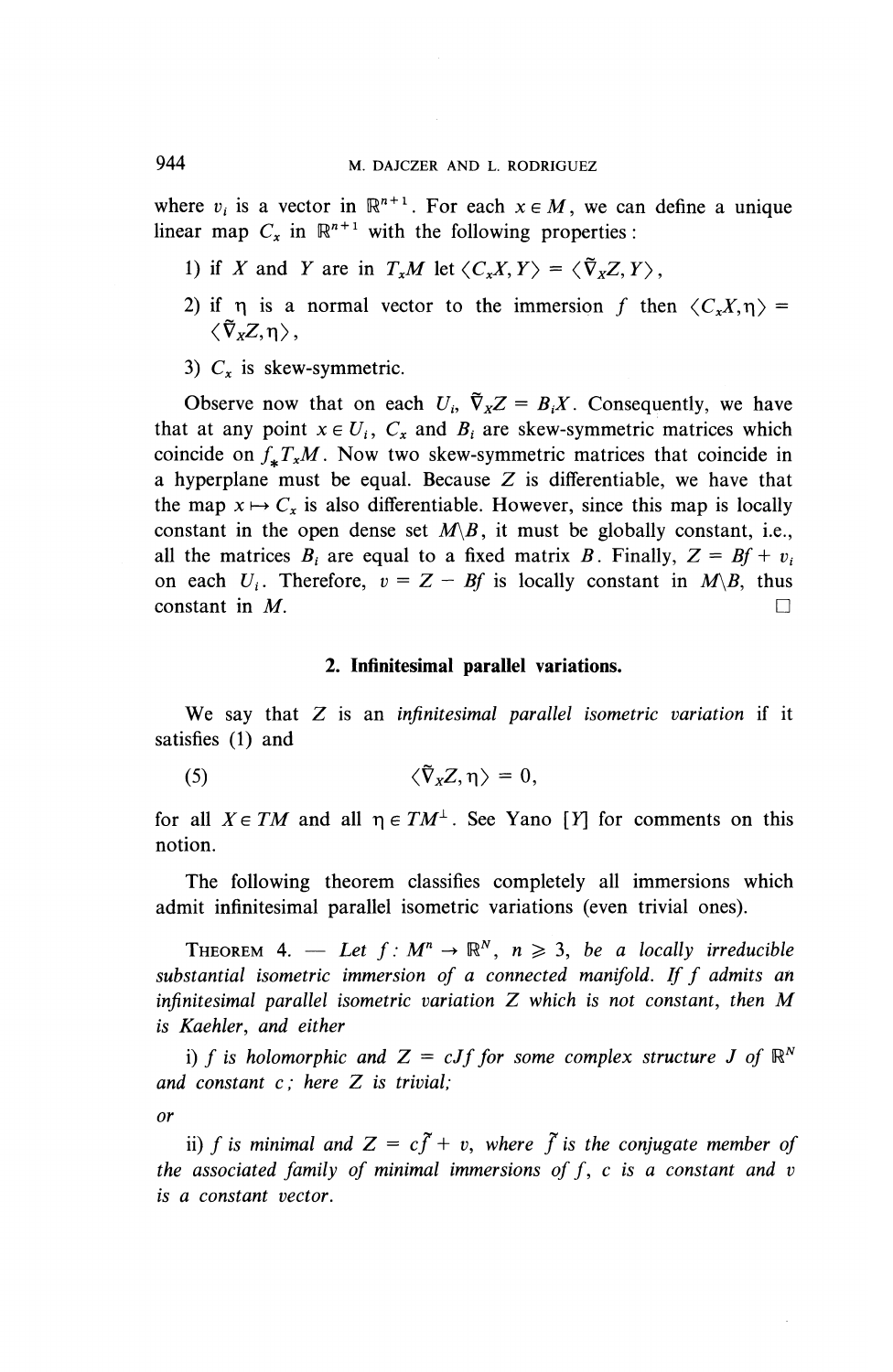*Proof. —* As in the proof of Theorem 1 consider the isometric immersions  $G_t$  and  $G_{-t}$ . They have the same Gauss map since  $G_{\mu\mu}X = f_{\mu}X + t\tilde{\nabla}_{X}Z$  and by the hypothesis,  $\tilde{\nabla}_{X}Z$  is tangent. From [DG] and [DR1] we have that either  $G<sub>t</sub>$  and  $G<sub>-t</sub>$  are congruent or they are real Kaehlerian associated minimal immersions.

If they are Kaehlerian associated minimal immersions then

$$
G_t(x) = f(x) + tZ(x) = \varphi
$$
  
\n
$$
G_{-t}(x) = f(x) - tZ(x) = \cos \theta \varphi + \sin \theta \bar{\varphi},
$$

where  $\bar{\varphi}$  is the conjugate minimal immersion of  $\varphi$  and  $\theta$  is a constant. Hence

$$
Z = \frac{1}{2t} [(1 - \cos \theta) \varphi - \sin \theta \bar{\varphi}]
$$
  
=  $h[\cos \theta \varphi + \sin \theta \bar{\varphi}],$ 

for some angle  $\hat{\theta}$  and constant h. Consequently, Z is homothetic to  $\cos \hat{\theta} \varphi + \sin \hat{\theta} \varphi$ , an associated minimal immersion of f, since f can be written as

$$
f = \frac{1}{2} [(1 + \cos \theta) \varphi + \sin \theta \bar{\varphi}]
$$
  
=  $h[\cos \theta \varphi + \sin \theta \bar{\varphi}],$ 

for some angle  $\tilde{\theta}$  and constant h.

In case  $G_t$  and  $G_{-t}$  are congruent, by Theorem 1 we have that Z is trivial, that is,  $Z = Bf + v$  where *B* is a skew-symmetric matrix. We want to show now that either *B* is a multiple of a fixed complex structure  $J$ , or that it is zero. If it is zero we are done. If it is proportional to a complex structure *J* then we have by (5) that for any tangent vector  $X$  and normal vector  $\eta$ ,

$$
c\langle J(f_*X),\eta\rangle=\langle\bar{\nabla}_XZ,\eta\rangle=0,
$$

showing that *TM* is invariant by *J* and consequently holomorphic.

Let us show now that  $B^2$  is a negative multiple of the identity matrix. First observe that condition (5) becomes

$$
\langle BX, \eta \rangle = 0,
$$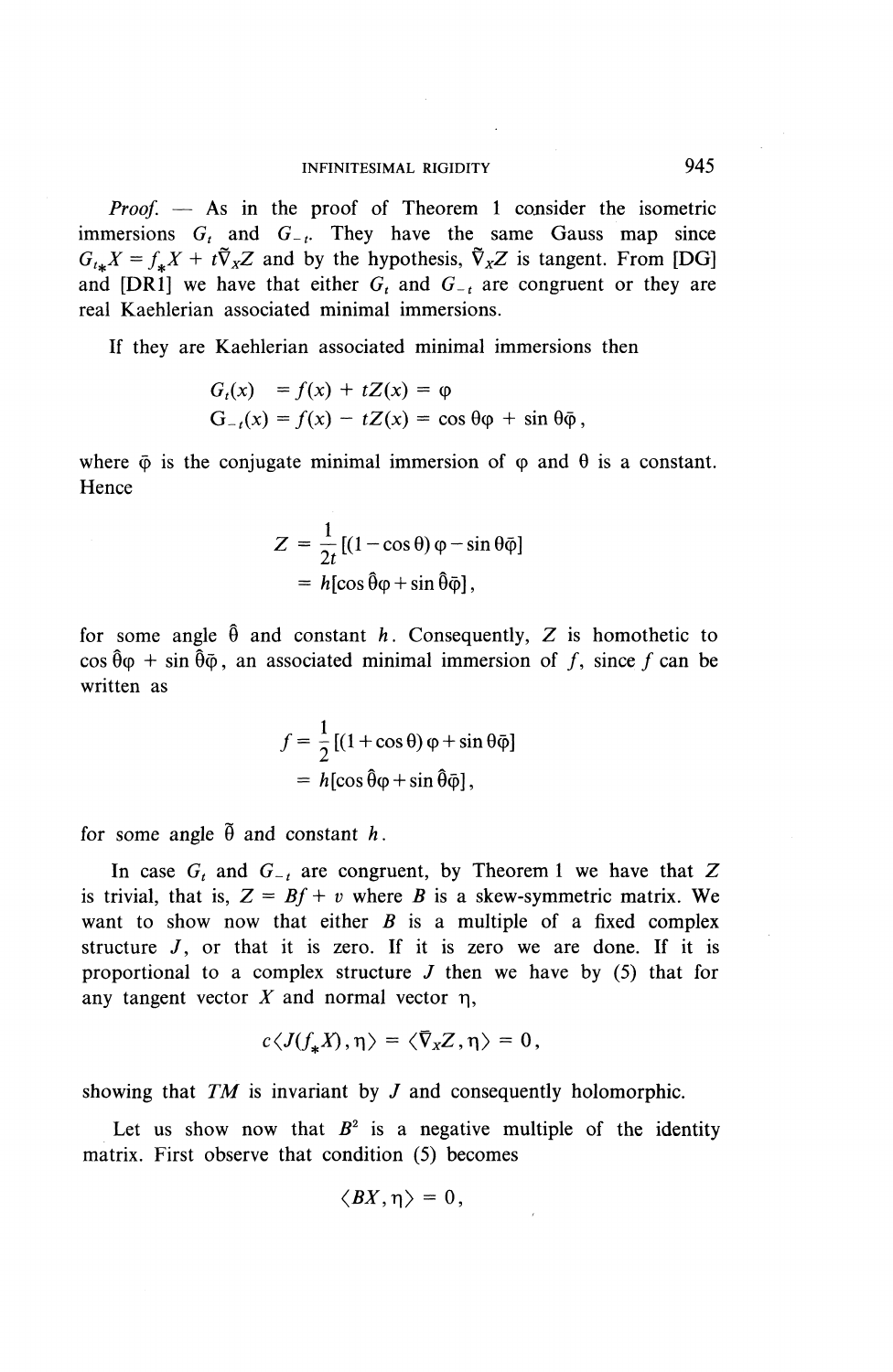which implies that  $B$ , and thus  $B^2$ , leaves invariant the tangent and normal spaces of the immersion  $f$ . Using the fact that  $B$  is constant we obtain by the Gauss formula that

(6) 
$$
\nabla_Y BX + \alpha(Y, BX) = \tilde{\nabla}_Y BX = B(\tilde{\nabla}_Y X)
$$

$$
= B(\nabla_Y X) + B(\alpha(X, Y)).
$$

For a normal direction  $\eta$  the  $\eta$ -component of formula (6) gives us

$$
\langle BX,A_{\eta}Y\rangle = \langle B(\alpha(Y,X)),\eta\rangle,
$$

which is equivalent to

$$
\langle X, BA_{\eta} Y \rangle = \langle A_{B\eta} Y, X \rangle
$$

because *B* is skew-symmetric. Since this is true for all *X*,  $Y \in TM$  we have that

$$
A_{B\eta} = BA_{\eta}.
$$

Using that  $A_{Bn}$  is symmetric, we have that

$$
BA_{\eta} = (BA_{\eta})^t = A_{\eta}B^t = -A_{\eta}B
$$

and

$$
A_{\eta}B^2 = B^2 A_{\eta}.
$$

Since both  $A_n$  and  $B^2$  are symmetric and commute they have the same eigenvectors.

Because *B* preserves the tangent planes, observe that formula (6) gives us that the tensor *B* restricted to *TM* is parallel, and thus also  $B^2$ , i.e.,

$$
\nabla_{Y} B^2 X = B^2 (\nabla_{Y} X)
$$

for all *X*,  $Y \in TM$ . Therefore all the eigenspaces of the symmetric matrix  $B^2$  are parallel and since  $M^n$  is locally irreducible,  $B^2$  is a multiple of the identity. If it is a positive multiple then we would have that *B* is also, which is a contradiction since it is skew-symmetric. Thus *B* must be proportional to a complex structure.  $\Box$ 

*Remark. —* **Of** course the condition of locally irreducible is necessary since otherwise we could use a different homothety on each factor.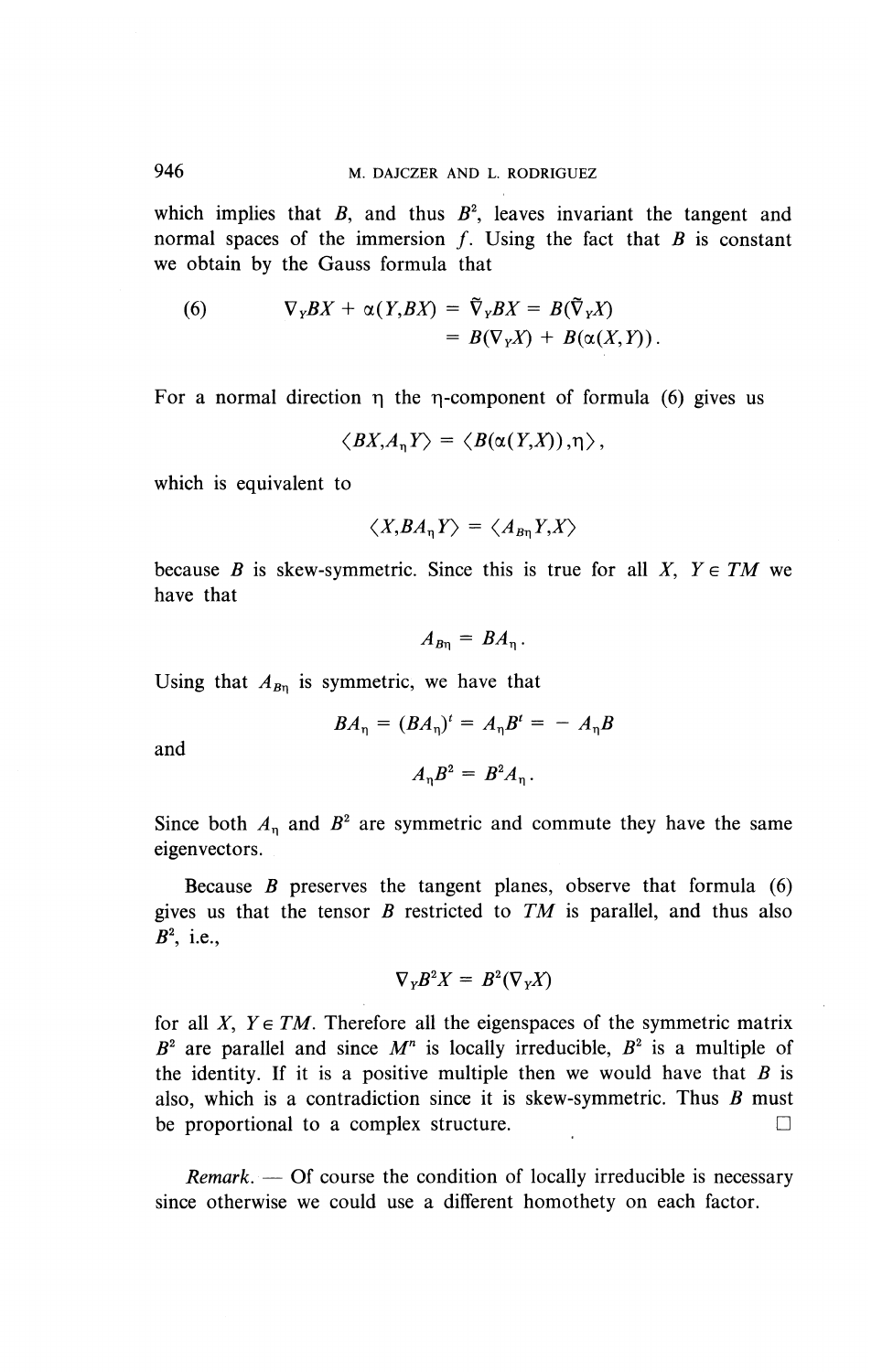As a corollary we get a result on pairs of immersions (not necessarily isometric) which *make a right angle* at every point, i.e., which satisfy for each tangent vector  $X \in TM$ ,

(7) 
$$
\langle f_* X, g_* X \rangle = 0.
$$

THEOREM 5. — Let  $f, g : M^n \to \mathbb{R}^{n+p}$  be two immersions which have the same Gauss map and which make a right angle. Assume that f is *substantial and locally irreducible. Then M is a Kaehler manifold with*<br>the metric induced by f, and either f is holomorphic and  $g = cJf + v$ *for some complex structure J* of  $\mathbb{R}^N$ , *constant c and vector v*, *or f is minimal and*  $g = c\bar{f} + v$  *where*  $\bar{f}$  *is the conjugate minimal immersion of*  $\mathbf{f}$ .

*Proof.* — Since  $g_* X = Xg = \tilde{\nabla}_{Xg}$ , then condition (7) implies condition (1) for  $Z = g$ . Since they have the same Gauss map then we have also that condition (5) is satisfied and we can apply the previous theorem to conclude the proof since  $Z = g$  cannot be a constant vector.  $\Box$ 

### **3. Families of deformable immersions.**

Let *F* be an isometric variation of the isometric immersion  $f: \rightarrow \mathbb{R}^N$ . In this case we can make use of the theory of infinitesimal  $M^n \to \mathbb{R}^N$ . In this case we can make use of the theory of infinitesimal isometric variations to produce new immersions of  $M^n$  into  $\mathbb{R}^N$ , with different induced metrics, which are also not isometrically rigid. We will make use of the following.

PROPOSITION 6. — *Assume that the isometric variation F has trivial* /3 *n variation vector field*  $Z_t = \frac{\partial F}{\partial t}$  *for all t*  $\in$  *I*. *Then*  $F_t$  *is trivial.* 

*Proof.* — By assumption  $Z_t = B_t F_t + v_t$  for all  $t \in I$ . For any pair of points  $x, y \in M$ , we have

$$
\frac{d}{dt} ||F_t(x) - F_t(y)||^2 = 2\langle F_t(x) - F_t(y), Z_t(x) - Z_t(y)\rangle
$$
  
= 2\langle F\_t(x) - F\_t(y), B\_t(F\_t(x) - F\_t(y))\rangle = 0.

**Consequently,**  $\|F_t(x) - F_t(y)\| = \|F_0(x) - F_0(y)\|$ , for all  $t \in I$ , and x,  $y \in M$  .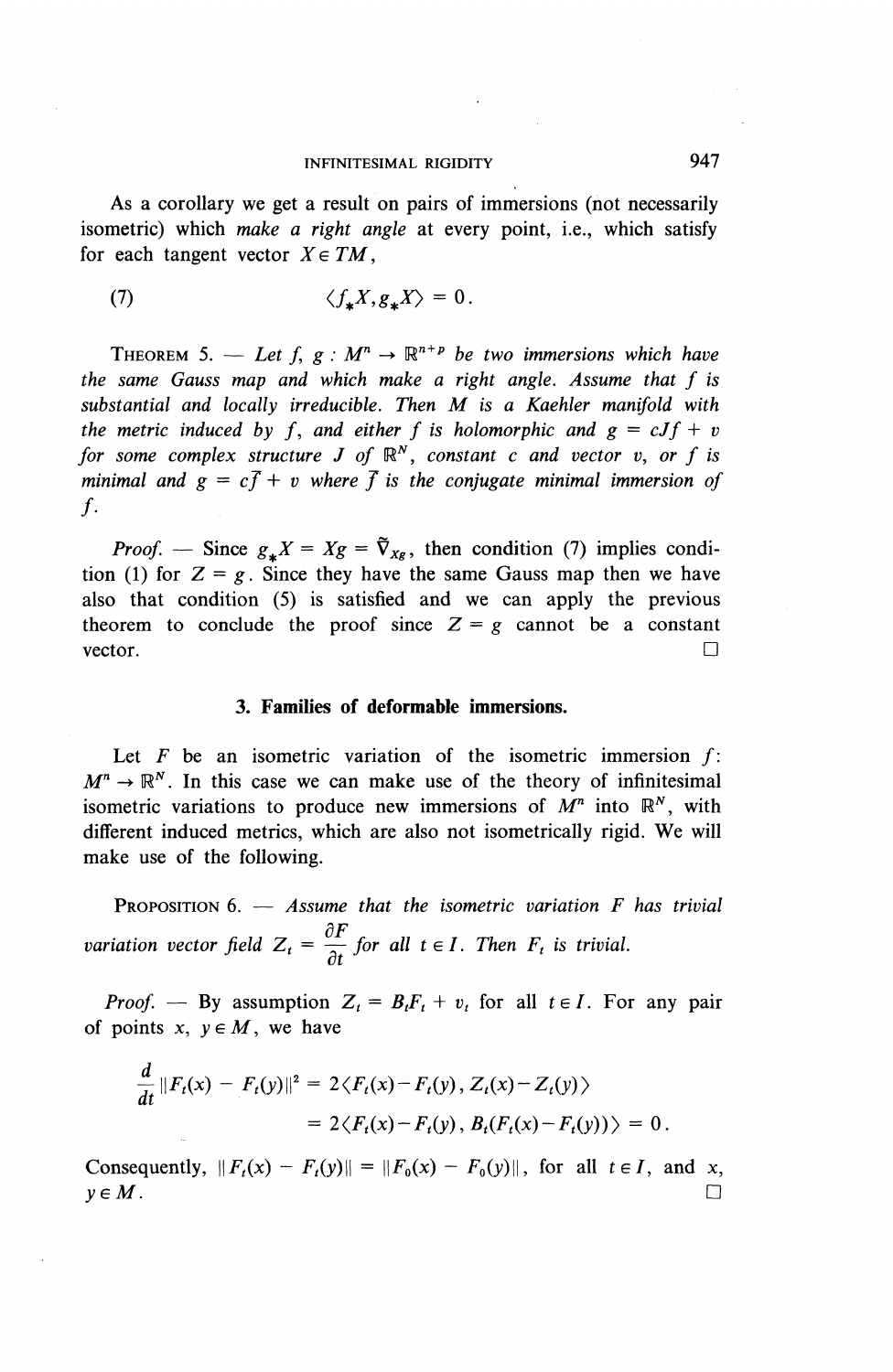THEOREM 7. — Let  $f: M^n \to \mathbb{R}^N$  be a deformable isometric immersion. *Then there exists a two-parameter family of immersions*  $F(t,s,x)$ *:*  $J \times \mathbb{R}_+ \times M^n \rightarrow \mathbb{R}^N$  which are not rigid.

*Proof.* — Let  $F(t,x): I \times M^n \to \mathbb{R}^N$  be a non-trivial variation of f. Now by Proposition 6 there exists an interval  $J \subset I$  such that the variation field  $Z_t = \frac{\partial F}{\partial t}$  is not trivial for all  $t \in J$ . Define

$$
F(t,s,x) = F(t,x) + sZ_t(x).
$$

 $\Box$ 

As in Theorem 1, we conclude that these immersions are not rigid.

Observe that the new metrics induced by the  $F(t,s,x)$  are different from the old one because, for any  $Y \in TM$  such that  $\tilde{\nabla}_Y Z_t \neq 0$ , we have

$$
||F_*X||^2 = ||X||^2 + s^2 ||\bar{\nabla}_X Z_t||^2 > ||X||^2.
$$

We now consider the special case  $N = n + 1$ , and show that the new metrics are quite different from the original ones.

PROPOSITION 8. — *Let Z be a non-trivial variation vector field of an* **i** PROPOSITION 8. — Let Z be a non-trivial variation vector field of an isometric variation of a hypersurface  $f : M^n \to \mathbb{R}^{n+1}$ . If the metric induced by the immersion  $F = f + sZ$ ,  $s \neq 0$  is conformal to the metric indu *by the immersion*  $F = f + sZ$ ,  $s \neq 0$  *is conformal to the metric induced by f*, *then f is a minimal real Kaehler hypersurface.* 

*Proof. —* If both metrics are conformal there exists a smooth function  $\phi \geq 0$  such that

$$
\|\widetilde{\nabla}_X Z\|^2 = \phi(x)\|X\|^2,
$$

for all  $X \in TM$ . For any open connected subset  $U \subset M$  where  $\phi > 0$ we have that  $f$  and  $Z$  are two conformal immersions which make a right angle. It follows from the theorem of  $[DR2]$  that f is a minimal real Kaehler hypersurface and that  $Z$  is conformal to the associate minimal hypersurface by a constant conformal factor, i.e.,  $\phi$  is constant on  $U$ . The result follows.  $\Box$ 

Recall that real Kaehler hypersurfaces have been classified in [DG].